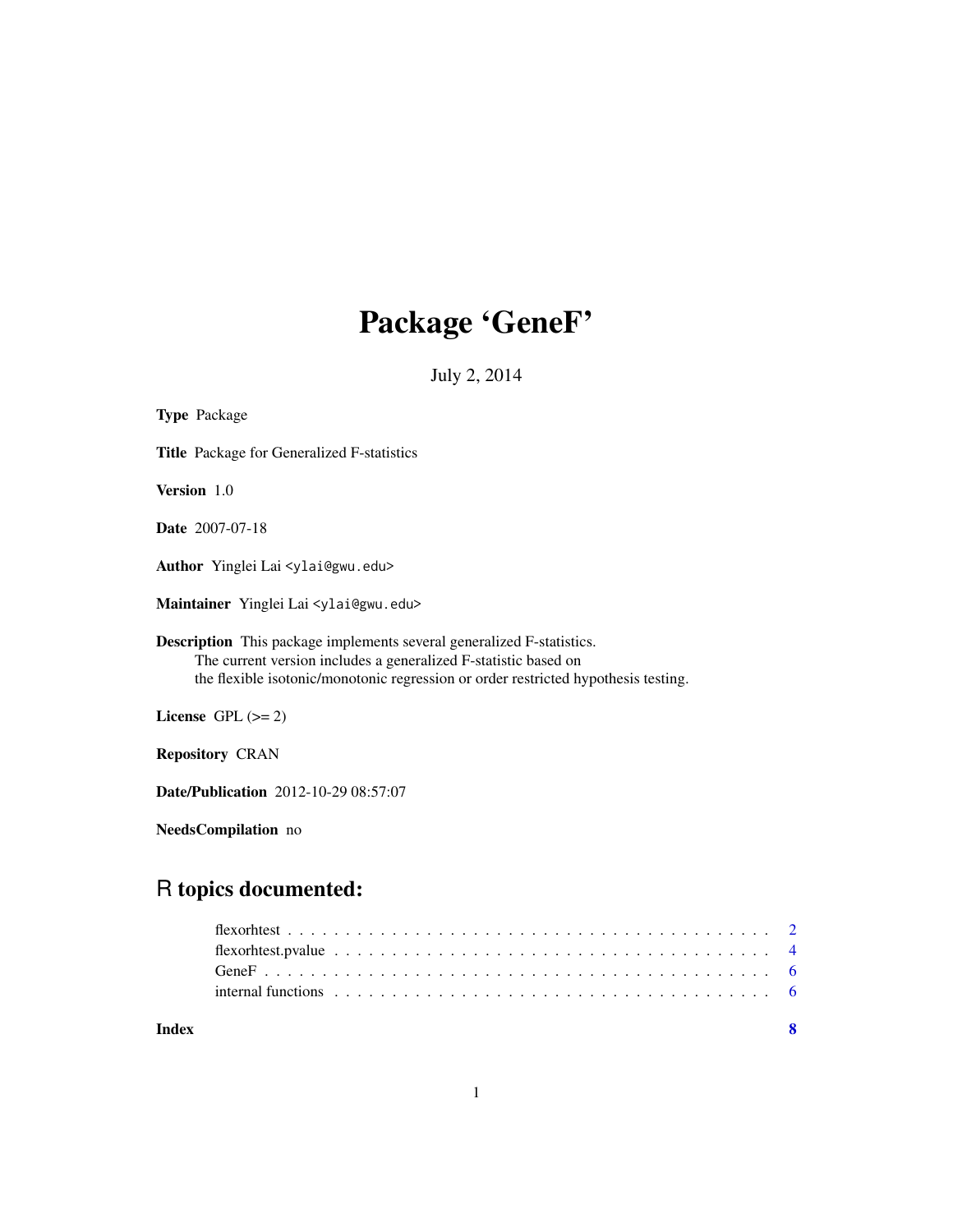#### Description

These functions test the hypothesis regarding population means from ordered sample groups. Restrictions like a weakly/general/strongly isotonic/monotonic order as well as a lower bound for the location can be imposed on the population means. A partition of sample groups and the corresponding estimates of population means are also provided.

#### Usage

```
flexisoreg(y, x, lambda = 0, alpha.location = 1, alpha.adjacency = 0.5)
flexisoreg.stat(y, x, lambda = 0, alpha.location = 1, alpha.adjacency = 0.5)
flexmonoreg(y, x, lambda = 0, alpha.location = 1, alpha.adjacency = 0.5)
flexmonoreg.stat(y, x, lambda = 0, alpha.location = 1, alpha.adjacency = 0.5)
```
#### Arguments

| y               | a vector of observed data                                                                     |  |
|-----------------|-----------------------------------------------------------------------------------------------|--|
| $\mathsf{x}$    | a vector of ordinal group labels correponding to y but not necessarily sorted                 |  |
| lambda          | a lower location bound for partitioned groups other than the first one                        |  |
|                 | alpha. location $\alpha$ level for the upper-tailed one-sample t-test with lower bound lambda |  |
| alpha.adjacency |                                                                                               |  |
|                 | $\alpha$ level for the upper-tailed two-sample t-test to evaluate the magnitude of non-       |  |
|                 | decreasing order                                                                              |  |

### Details

flexisoreg is used for flexible nondecreasing order restricted hypothesis testing. flexmonoreg is used for flexible nondecreasing or nonincreasing order restricted hypothesis testing. flexisoreg.stat and flexmonoreg. stat only return an  $F$ -statistic, which is convenient for multiple comparison.

# Value

| groups    | A partition of sample groups         |
|-----------|--------------------------------------|
| estimates | estimated population means           |
| statistic | an $F$ -type statistic from the test |

# Note

Since the  $p$ -value of test has to be evaluated by permutation method, these functions will not return any  $p$ -value. For the permutation  $p$ -value of an individual test, see flexisoreg. pvalue and flexmonoreg.pvalue. For the pooled permutation p-values of multiple tests, see flexisoreg.poolpvalues and flexmonoreg.poolpvalues.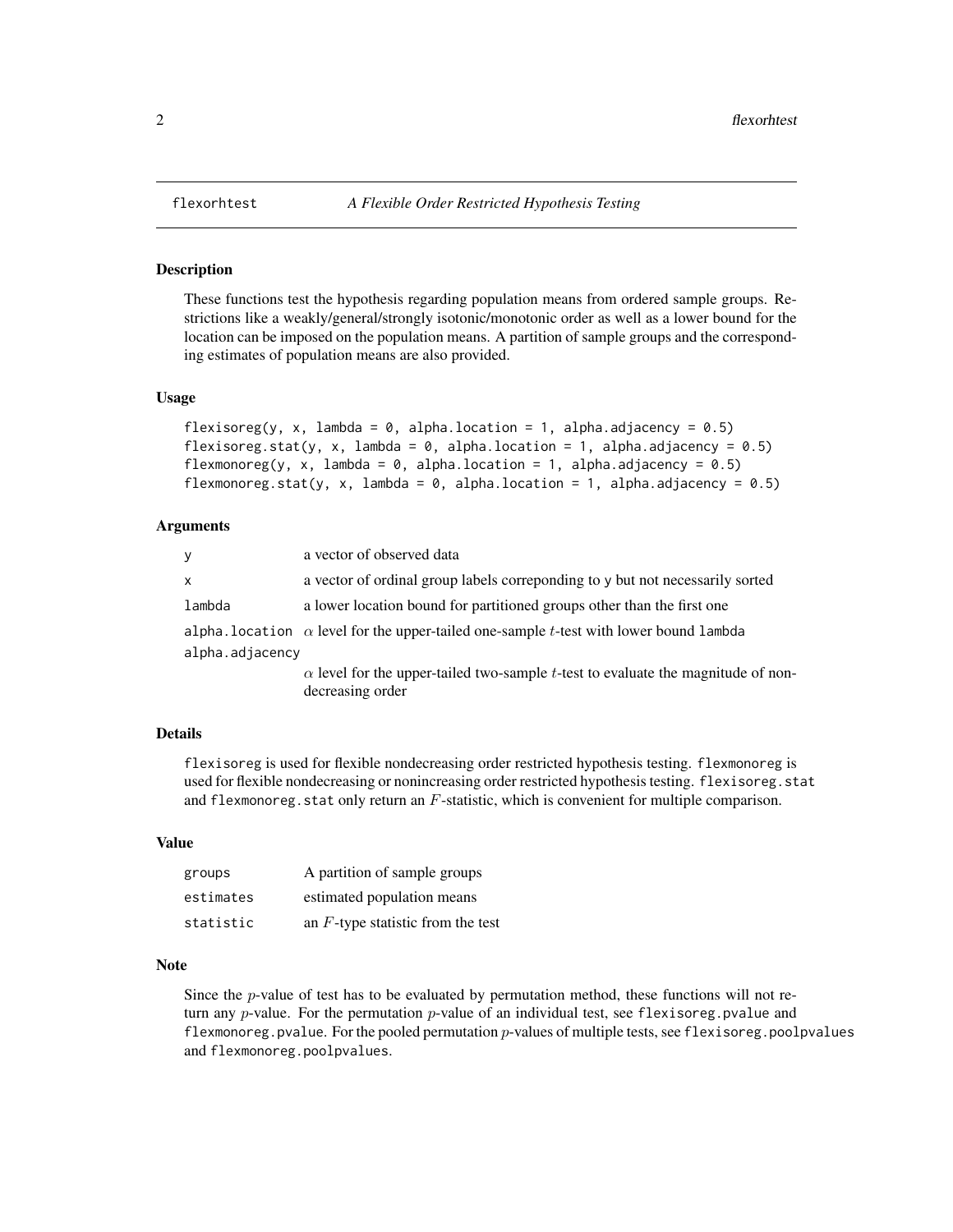#### flexorhtest 3

#### Author(s)

Yinglei Lai ylai@gwu.edu

#### **References**

Yinglei Lai (2007) A flexible order restricted hypothesis testing and its application to gene expression data. Technical Report

# Examples

```
#generate ordinal group lables x
x \le runif(100)*6x \leq round(x,0)/3
#generate true values z
z \le round(x^2,0)
#generate observed values y
y <- z + rnorm(100)
```

```
#print default results
print(rbind(x,z,y))
print(flexisoreg(y,x))
print(flexisoreg.stat(y,x))
print(flexisoreg(y,0-x))
print(flexisoreg.stat(y,0-x))
print(flexmonoreg(y,x))
print(flexmonoreg.stat(y,x))
```

```
#plots for illustration
par(mfrow=c(2,3), mai=c(0.6, 0.6, 0.3, 0.1))
plot(x,y, main="True Model",cex.axis=1.5, cex.lab=1.5, cex.main=1.5, cex=1.5)lines(x, z, type="p", pch=15, col="black", cex=2.5)
```

```
results <- flexisoreg(y, x, lambda=1, alpha.location=0.05, alpha.adjacency=1)
plot(x,y, main="Location Restriction",cex.axis=1.5, cex.lab=1.5, cex.main=1.5, cex=1.5)
lines(x, results$estimate, type="p", pch=15, col="black", cex=2.5)
```
results <- flexisoreg(y, x, lambda=1, alpha.location=0.05, alpha.adjacency=0.05) plot(x,y, main="Location and Strong Order Restrictions", cex.axis=1.5, cex.lab=1.5, cex.main=1.5, cex=1.5) lines(x, results\$estimate, type="p", pch=15, col="black", cex=2.5)

```
results <- flexisoreg(y, x, lambda=0, alpha.location=1, alpha.adjacency=0.95)
plot(x,y, main="Weak Order Restriction",cex.axis=1.5, cex.lab=1.5, cex.main=1.5, cex=1.5)
 lines(x, results$estimate, type="p", pch=15, col="black", cex=2.5)
```

```
results <- flexisoreg(y, x, lambda=0, alpha.location=1, alpha.adjacency=0.5)
plot(x,y, main="General Order Restriction",cex.axis=1.5, cex.lab=1.5, cex.main=1.5, cex=1.5)
lines(x, results$estimate, type="p", pch=15, col="black", cex=2.5)
```

```
results <- flexisoreg(y, x, lambda=0, alpha.location=1, alpha.adjacency=0.05)
plot(x,y, main="Strong Order Restriction",cex.axis=1.5, cex.lab=1.5, cex.main=1.5, cex=1.5)
```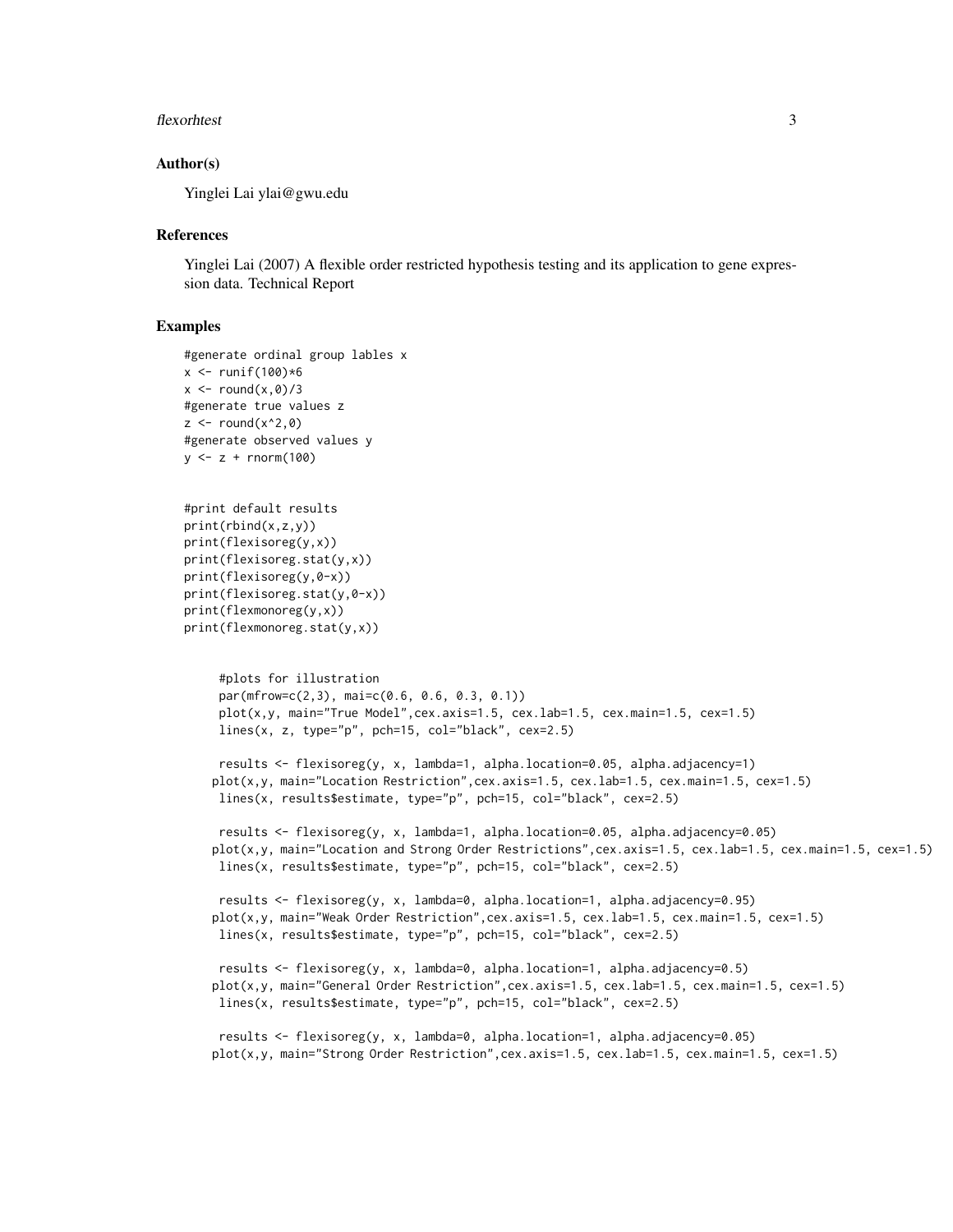```
lines(x, results$estimate, type="p", pch=15, col="black", cex=2.5)
```
flexorhtest.pvalue *Significance Assessment for the Flexible Order Restricted Hypothesis Testing*

### Description

These functions evaluate the *p*-values from an individual or multiple flexible order restricted hypothesis testing.

## Usage

flexisoreg.pvalue(y, x, lambda=0, alpha.location=1, alpha.adjacency=0.5, B=100) flexisoreg.poolpvalues(m, x, lambda=0, alpha.location=1, alpha.adjacency=0.5, B=100) flexmonoreg.pvalue(y, x, lambda=0, alpha.location=1, alpha.adjacency=0.5, B=100) flexmonoreg.poolpvalues(m, x, lambda=0, alpha.location=1, alpha.adjacency=0.5, B=100)

#### Arguments

| m               | a matrix of observed data, where samples are in columns and variables are in<br>rows                        |  |
|-----------------|-------------------------------------------------------------------------------------------------------------|--|
| y               | a vector of observed data                                                                                   |  |
| $\mathsf{x}$    | a vector of ordinal group labels correponding to y or rows of m but not necessarily<br>sorted               |  |
| lambda          | a lower location bound for partitioned groups other than the first one                                      |  |
|                 | alpha. location $\alpha$ level for the upper-tailed one-sample t-test with lower bound lambda               |  |
| alpha.adjacency |                                                                                                             |  |
|                 | $\alpha$ level for the upper-tailed two-sample t-test to evaluate the magnitude of non-<br>decreasing order |  |
| <sup>B</sup>    | the number of permutations for $p$ -value assessment                                                        |  |

#### Details

flexisoreg.pvalue and flexmonoreg.pvalue provide the permutation  $p$ -value for an individual flexible order restricted hypothesis testing. flexisoreg.poolpvalues and flexmonoreg.poolpvalues provide the pooled permutation p-values for multiple flexible order restricted hypothesis testing.

# Value

flexisoreg.pvalue and flexmonoreg.pvalue return a permutation p-value. flexisoreg.poolpvalues and flexmonoreg.poolpvalues return a vector of pooled permutation  $p$ -values.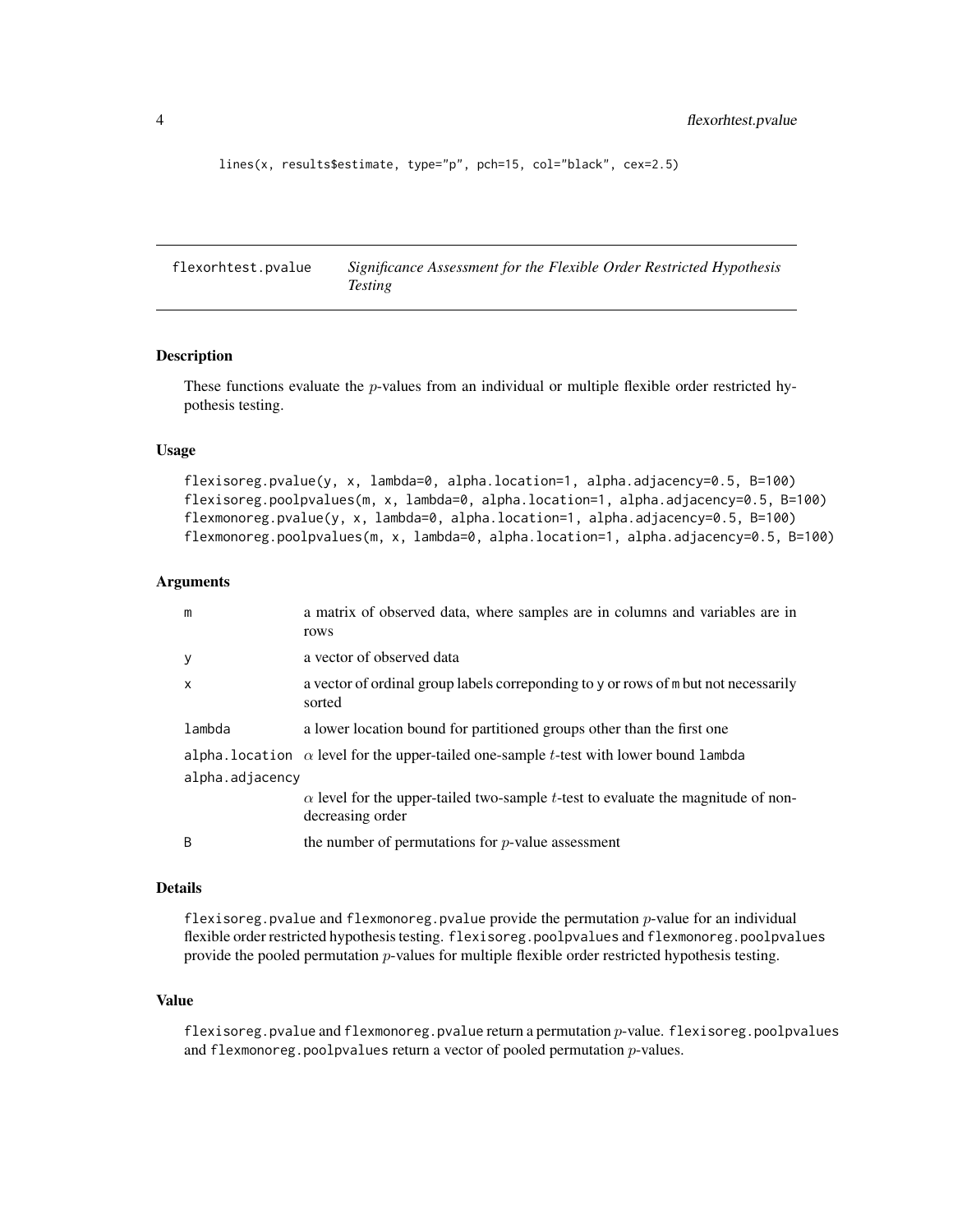# flexorhtest.pvalue 5

# Note

These functions are used in conjunction with flexisoreg, flexisoreg.stat, flexmonoreg and flexmonoreg.stat.

### Author(s)

Yinglei Lai ylai@gwu.edu

# References

Yinglei Lai (2007) A flexible order restricted hypothesis testing and its application to gene expression data. Technical Report

# Examples

```
#generate ordinal group lables x
x \leftarrow runif(100)*6x \le round(x,0)/3
#generate true values z
z \le round(x^2,0)
#generate 6 vectors in a matrix for observed values, some noises and some not
m <- array(double(6*100), dim=c(6,100))
for(k in 1:3)
m[k,] <- rnorm(100)
for(k in 4:6)
m[k, ] \leq z + \text{norm}(100)
```

```
#print default results
par(mfrow=c(2,3))
for(k in 1:6){
print(paste("The ", k, "-th vector", sep=""))
y \leq -m[k,]plot(x,y,main=k)
print(flexisoreg.stat(y,x))
print(flexisoreg.pvalue(y,x,B=20))
print(flexisoreg.stat(y,0-x))
print(flexisoreg.pvalue(y,0-x,B=20))
print(flexmonoreg.stat(y,x))
print(flexmonoreg.pvalue(y,x,B=20))
}
```

```
flexisoreg.poolpvalues(m, x, B=20)
flexmonoreg.poolpvalues(m, x, B=20)
```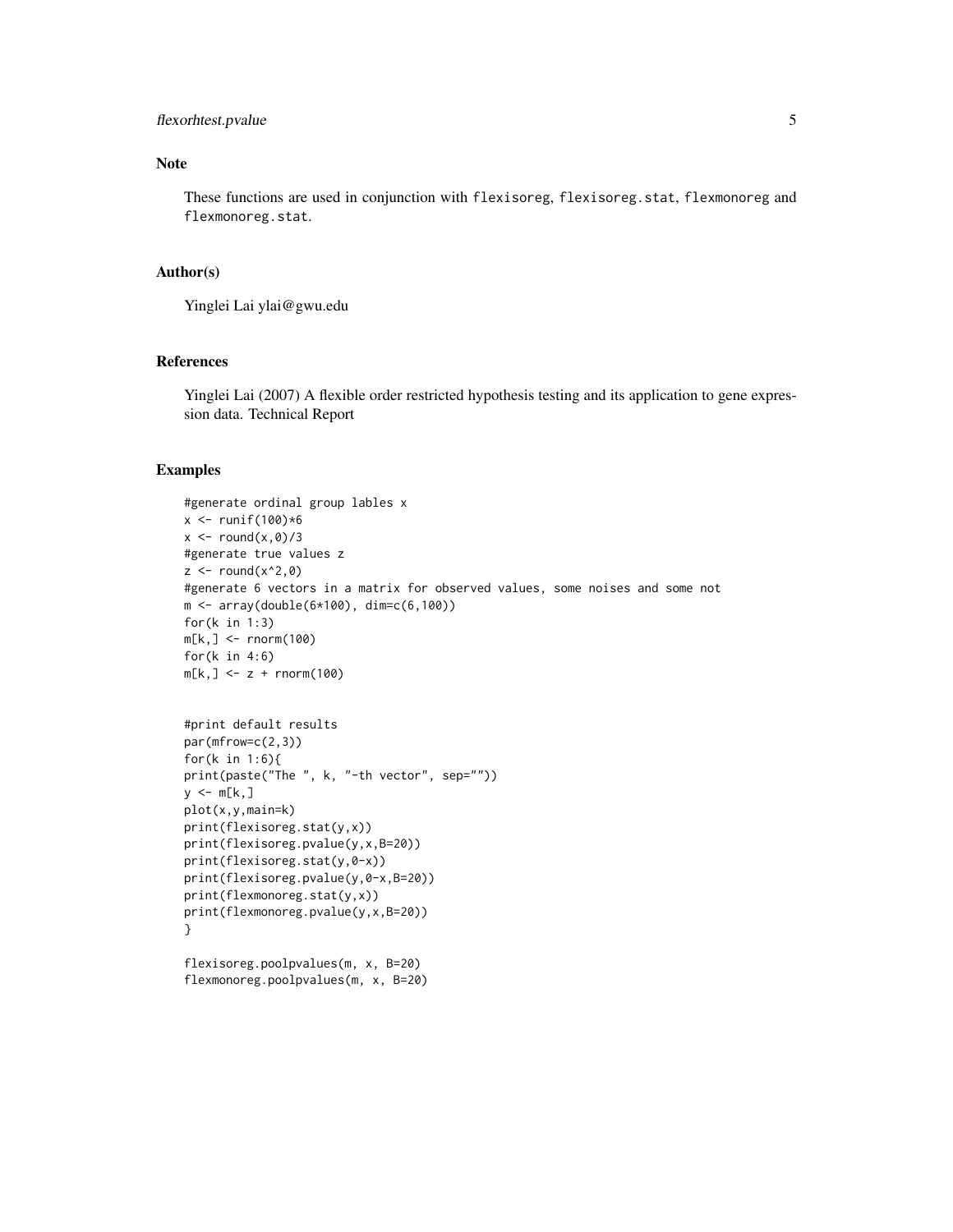<span id="page-5-0"></span>

# Description

This package implements several generalized F-statistics. The current version includes a generalized F-statistic based on the flexible isotonic/monotonic regression or order restricted hypothesis testing.

# Details

| Package: GeneF |                        |
|----------------|------------------------|
| Type:          | Package                |
| Version:       | 1.0                    |
| Date:          | $2007 - 07 - 18$       |
| License:       | GPL version 2 or newer |

# Author(s)

Yinglei Lai Maintainer: ylai@gwu.edu

internal functions *Internal GeneF Functions*

# Description

Internal functions to support generalized F-statistics.

# Usage

get.numbers(x) t1p1(v, n) t1p2(v, n1, n2)

# Arguments

| X  | a vector of ordered groups of numbers     |
|----|-------------------------------------------|
| v  | a vector of real numbers                  |
| n  | the sample size of one-sample data        |
| n1 | the first sample size of two-sample data  |
| n2 | the second sample size of two-sample data |
|    |                                           |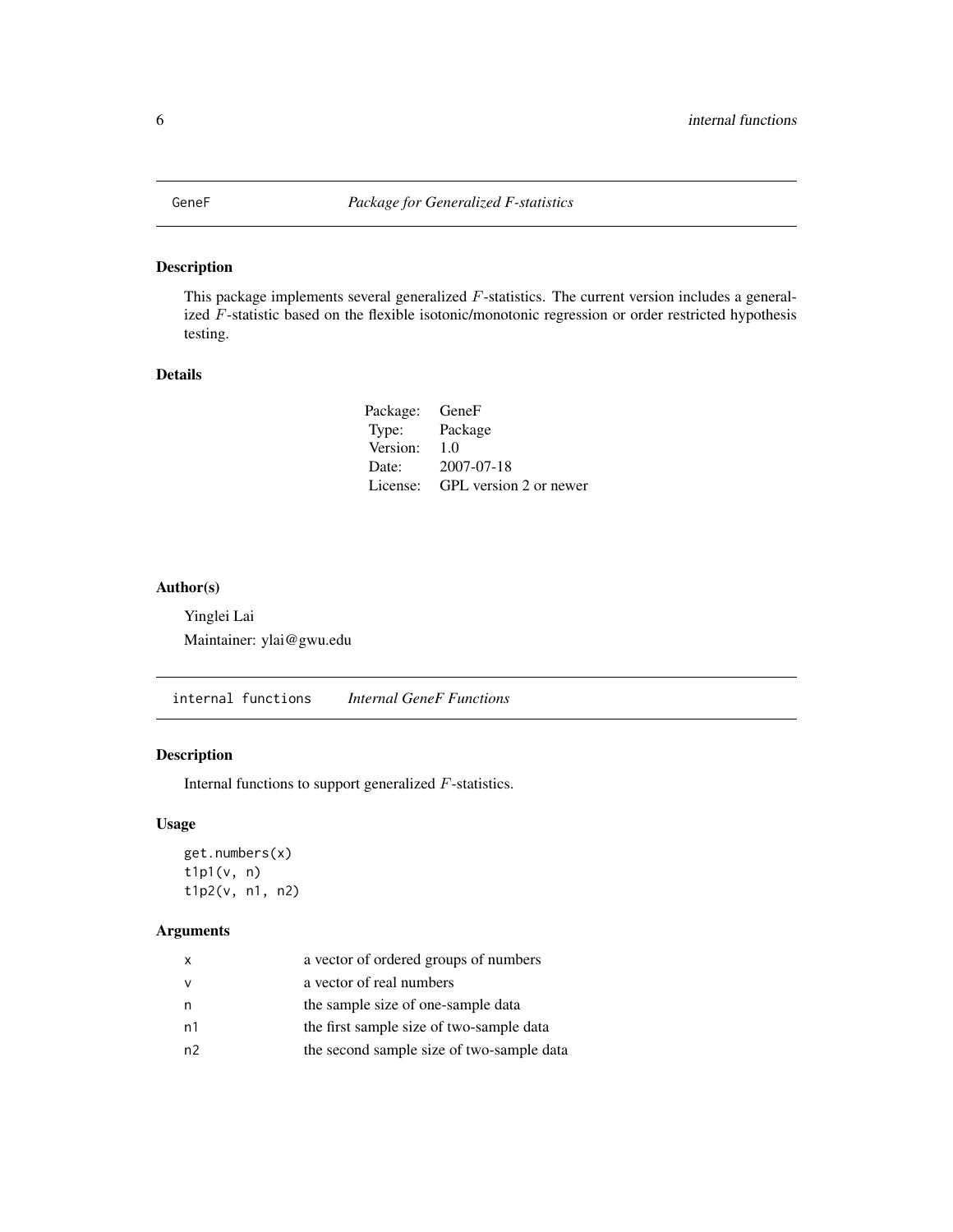# internal functions 7

# Value

| get.numbers | a vector of culmulative sample sizes from ordered groups |
|-------------|----------------------------------------------------------|
| t1p1        | a <i>p</i> -value from one-sample <i>t</i> -test         |
| t1p2        | a <i>p</i> -value from two-sample <i>t</i> -test         |

# Author(s)

Yinglei Lai ylai@gwu.edu